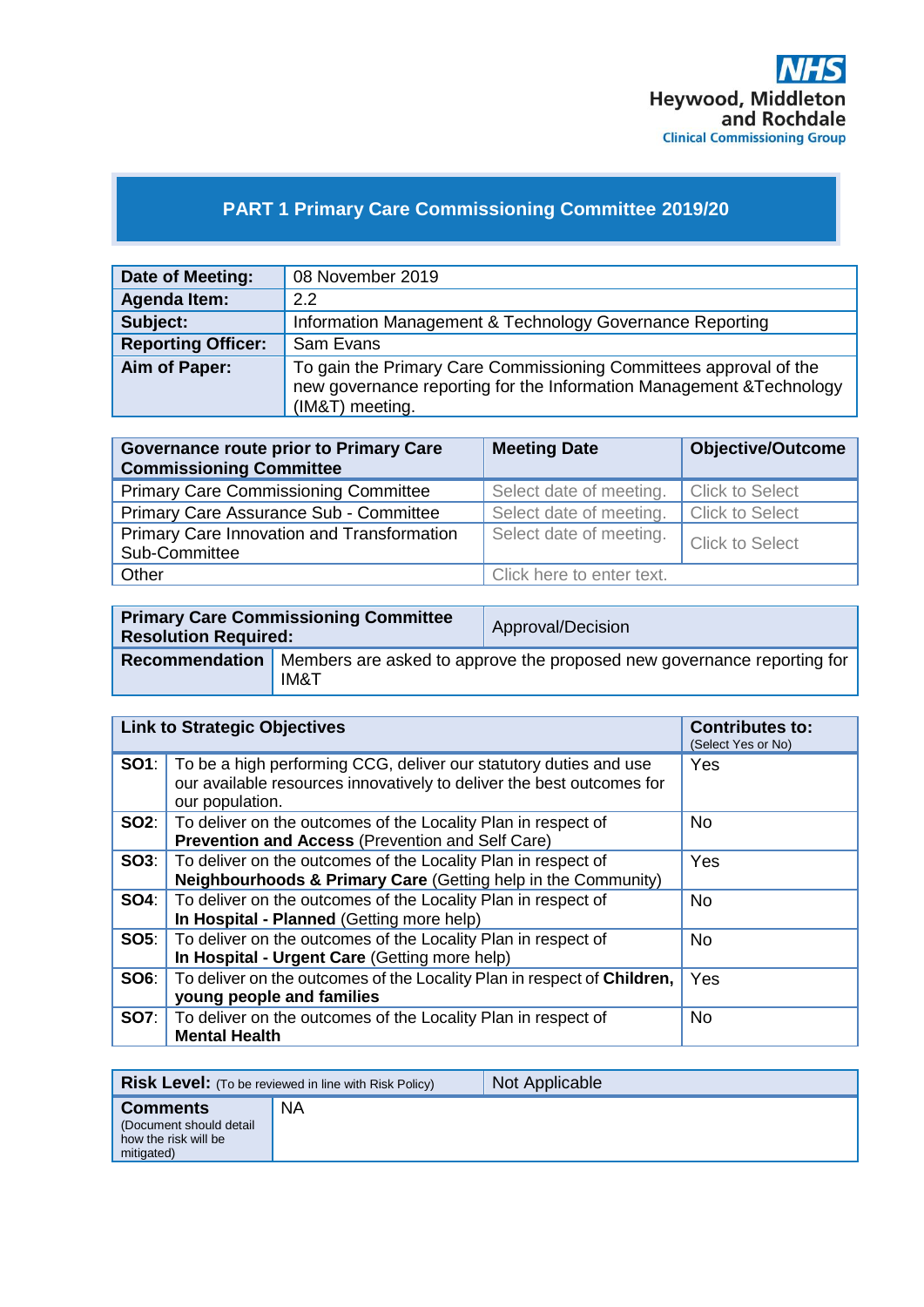| <b>Content Approval/Sign Off:</b>                                 |                                                                  |
|-------------------------------------------------------------------|------------------------------------------------------------------|
| The contents of this paper have been<br>reviewed and approved by: | Director of Operations / Executive Nurse,<br><b>Karen Hurley</b> |
| <b>Clinical Content signed off by:</b>                            | Not applicable                                                   |
| Financial content signed off by:                                  | Not Applicable                                                   |

|                                                       | <b>Completed:</b> |
|-------------------------------------------------------|-------------------|
| Clinical Engagement taken place                       | Not Applicable    |
| Patient and Public Involvement                        | Not Applicable    |
| <b>Patient Data Impact Assessment</b>                 | Not Applicable    |
| Equality Analysis / Human Rights Assessment completed | Not Applicable    |

## **Executive Summary**

Following a review of CCG meetings and the cessation of Corporate Governance Committee. The CCG governance structure has been reviewed.

Previously Information, Management and Technology reported into Corporate Governance Committee. Following review of the agendas for IMT and discussion with the Head of IT and Assurance, it was deemed more appropriate for this to now report into Primary Care Commissioning Committee as the items discussed relate primarily to Primary Care.

The Information, Management and Technology meeting membership includes Head of IT and Assurance and the Chief Finance Officer for Health & Social Care whose portfolio includes IT.

Any items which require action by the CCG would be taken to Information Governance Management Group for action by the Head of IT and Assurance or Chief Finance Officer for Health & Social Care Integration as they are members of both committees.

Primary Care Commissioning Committee are asked to review and approve the new governance structure and reporting arrangements.